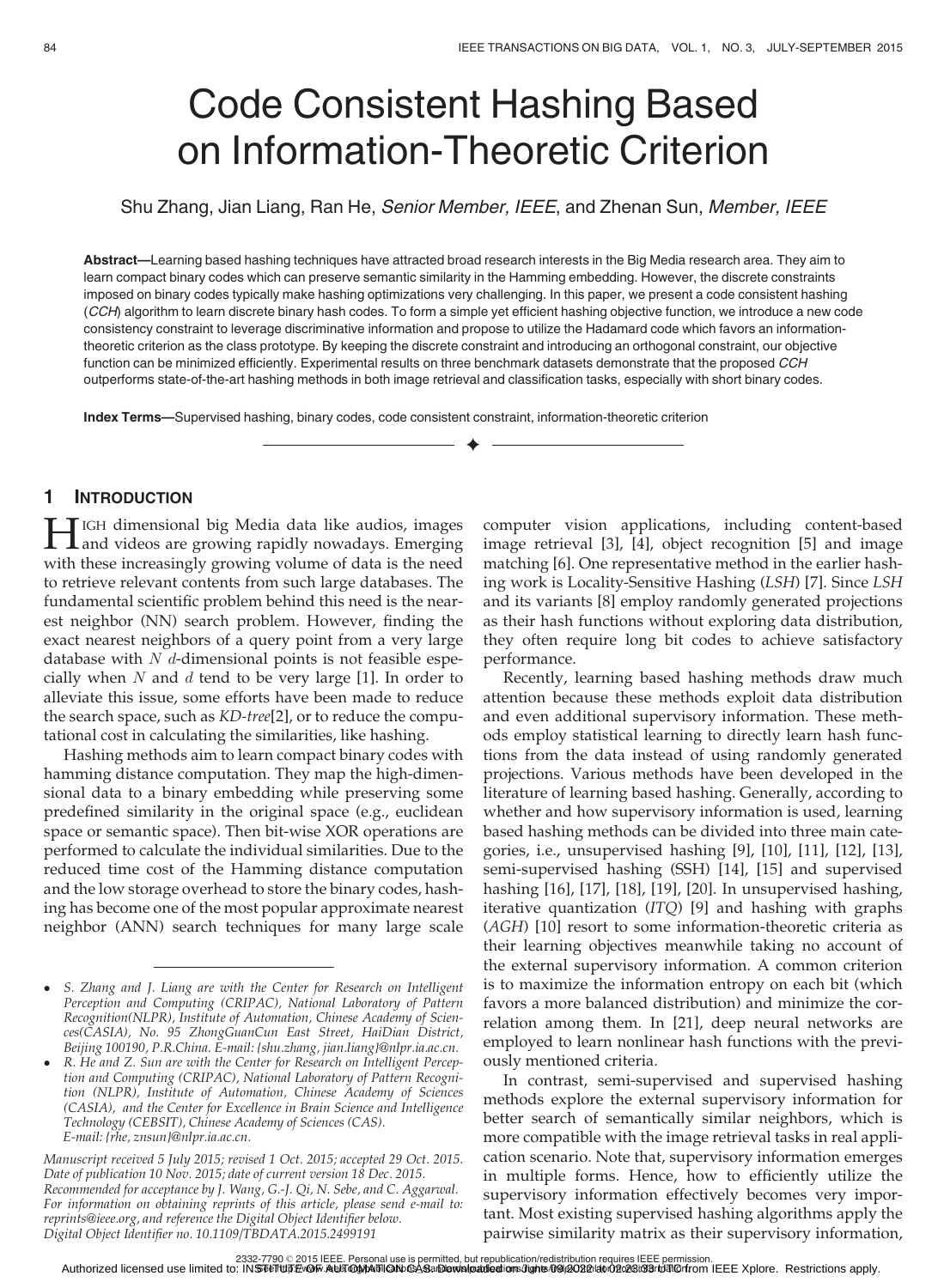e.g., the graph Laplacians constrained hashing methods, such as spectral hashing (SH) [22], discrete graph hashing (DGH) [23] and (AGH)[10]. More recently, semantic label information is directly exploited in [9], [24], [25]. Particularly, in supervised discrete hashing (SDH) [24], the learnt binary codes are demanded to be optimal for linear classification. In addition, [26] utilizes the relative ranking information as supervision and optimizes various retrieval evaluation criteria such as mean average precision (mAP) and Normalized Discounted Cumulative Gain (NDCG) [26] directly. Recently, several deep learning based hashing methods [27], [28], [29], [30] are also proposed that exploits multiple forms of supervisory information.

In general, most of the existing hashing methods can be formulated as mix-integer optimization problems. These problems are still NP-hard due to the involvement of discrete constraints on binary codes. The supervised learning framework, which consists of discrete constraints and the empirical loss via supervisory information, is very challenging to optimize and thus satisfactory results are rather hard to obtain. To simplify the optimization, most of the aforementioned approaches usually adopt a spectral relaxation [22] on the thresholding (sign operator) procedure, leading to suboptimal solutions as pointed out by [24]. To alleviate this problem, SDH [24] proposed to directly learn binary codes without relaxations and provide a tractable and scalable solver for the formulated discrete optimization problem, making a breakthrough towards the binary optimization in the hashing literature. However, the way in SDH to leverage the supervisory information might not be optimal. It is still necessary to develop new algorithms that can well capture the supervisory information meanwhile have an efficient optimization process. For a brief review of the literature of hashing techniques, readers can refer to a recent review of hashing methods in [31].

This paper presents a code consistent hashing (CCH) algorithm to learn binary codes for image retrieval. Our basic motivation is that learning hash function in an information-theoretic way may yield high-quality binary codes as well as improve existing supervised hashing schemes. We introduce a new code consistent constraint to leverage the label information and the Hadamard code favored by the information-theoretic criterion. The supervisory label information is mainly exploited with fixed 'discriminative' binary prototypes that are induced from information entropy maximization. Specifically, we demand that the data within the same class should be mapped into a unique binary code (termed as the class prototype) in the Hamming embedding. At the same time, from the view of information theory, different prototypes representing particular classes should be as far away from each other as possible. We discover that the Hadamard codes [32] are the perfect candidates for the class prototypes, which are equidistant and potentially balanced and uncorrelated.

To formulate such motivation, we relax the aforementioned 'unique binary code' constraints with a Frobenius Norm, so that it is more mathematically sound and can allow for small intra-class variations in the learnt codes. In our formulation, we do not expect the learnt binary codes can be directly used for linear classification in the Hamming space as in [24], but it turns out that the proposed code consistent

term does improve the classification accuracy. Besides, for better generalization performance, we seek linear hashing functions in a kernel space as in [17], [24]. Taking all these factors into consideration, we propose a joint learning framework for supervised hashing with discrete variables. To efficiently optimize the mixed-integer problem, we keep the discrete constraint of binary codes in the optimization process as in [24], meanwhile taking advantage of orthogonal constraints on the transformation matrix. As a result, we can develop a much faster optimization process. Extensive experiments on several benchmark datasets are conducted to verify the effectiveness and efficiency of the proposed method on both retrieval and classification tasks.

There are three major contributions of this work:

1. Based on the information-theoretic criterion (uncorrelated and balanced bits), a new code consistent term with Hadamard code is introduced for supervised hashing. It not only yields high-quality binary codes but also reduces the model complexity of supervised hashing schemes.

2. Compared to discrete hashing methods [24], [33], we handle the discrete constraints (NP-hard in general) by introducing an orthogonal constraint to the transformation matrix in CCH, which reduces the discrete cyclic coordinate descent (DCC) method [24] to a one-step thresholding operation (sign function) in each iteration.

3. Compared to several state-of-the-art hashing methods, CCH achieves better results on both retrieval and classification tasks. Particularly, its training time is comparable to the simplest CCA-ITQ and is six times faster than SDH.

The rest of this paper is organized as follows: Section 2 introduces some preliminaries related to our method. Then Section 3 describes our formulation and derives the optimization procedure. Next, Section 4 evaluates our method on two datasets. Finally, we end up with some conclusions in Section 5.

## 2 PRELIMINARIES

For the sake of clarity, we first review some preliminaries about the learning based hashing and class prototypes. Meanwhile, the motivation of our proposed work is slightly touched in this section.

#### 2.1 Learning Based Hashing

Given a set of training data  $X = \{x_i\}_{i=1}^N \in \mathbb{R}^{d \times N}$ , the task of hashing is to learn a set of hash functions  $[h_1(x) \, h_2(x)]$ hashing is to learn a set of hash functions  $[h_1(x), h_2(x), \ldots, h_k(x)]$  $h_k(x)$ , each of which can map the d-dimensional input onto a binary code bit  $\{-1, 1\}$ , where k is the code length in the binary embedding. Therefore the learnt binary codes for  $X$ are denoted as  $B = \{b_i\}_{i=1}^N \in \{-1, 1\}^{k \times N}$ , with each column  $b_i$  representing the *k*-bits binary codes for  $x_i$ .  $b_i$  representing the k-bits binary codes for  $x_i$ .

For learning based hashing methods, the hash functions are learnt from data X with additional supervisory information. For instance, suppose the supervisory information appears as semantic labels, that is, each training sample  $x_i$ is associated with a label  $y_i \in \{1, 2, \ldots, L\}$ . If we treat the learnt binary codes  $b_i$  as a feature for classification, and enforce that the learnt binary codes should be optimal for classification tasks in the binary embedding as in [24], then a joint optimization framework for binary codes classification and hash function learning can be derived as follows: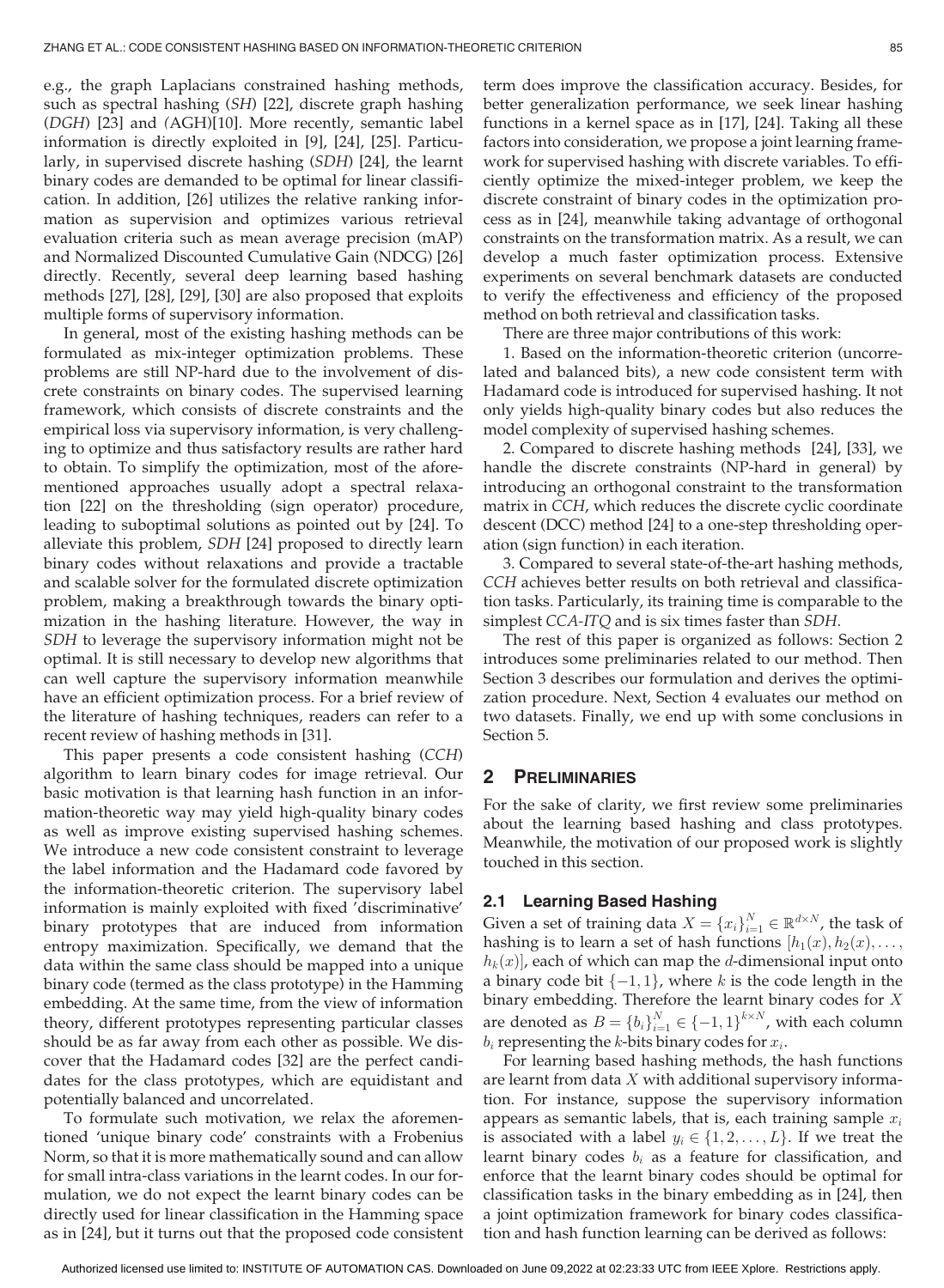$$
\arg \min_{F,W,B} \sum_{i=1}^{n} \ell\{y_i, f(b_i, W)\} + \lambda ||W||_F^2
$$
  
s.t.  $b_i = sgn(F(x_i)), i = 1, ..., n,$  (1)

where  $W \in \mathbb{R}^{L \times k}$  is the model parameter for a linear multiclass classifier,  $\ell$  is the loss function for classification,  $\lambda$  is the regularization parameter to prevent overfitting and  $||\cdot||_F^2$ <br>denotes, the squared, Erobenius, norm,  $F(x) = P^T X$ , and denotes the squared Frobenius norm.  $F(x) = P^{T} X$ , and  $H(x) = sgn(F(x))$  is the set of hash functions that encodes X to the binary embedding. Typical choices of loss functions for  $\ell$  include hinge loss, logistic loss and a simple quadratic loss [24]. To more efficiently optimize problem (1), it can be reformulated to the following problem by the regularization methods [34] while keeping the binary constraints of  $b_i$  as in [24]

$$
\arg\min_{F;W,B} \sum_{i=1}^{n} \ell\{y_i, f(b_i, W)\} + \lambda \|W\|_F^2
$$
  
+  $\nu \sum_{i=1}^{n} \|b_i - F(x_i)\|_F^2$  s.t.  $b_i \in \{-1, 1\}^k$ . (2)

The last term in (2) is derived from the constraints in (1), and serves as the quantization loss from the continuous embedding  $F(x_i)$  to binary codes  $b_i$ , v is the regularization parameter. The problem in Equation (2) is very informative and easy to optimize using an iterative procedure. Nonetheless, only minimizing the classification error might not be able to generate the optimal hash codes for the image retrieval task as it does not explicitly take the distribution of binary codes into consideration for ANN search. It is quite understandable that the code which is good enough for linear classification might not work well with nearest neighbor classifier. Therefore, extensions should be made to better leverage the label information for optimized retrieval performance. To this end, we explicitly take the distribution of binary codes into consideration by enforcing a class prototype consistent constraint to the learnt binary codes. We refer to this method as code consistent hashing and will elaborate it in the next section.

Now we have briefly reviewed a learning based hashing method called SDH which exploits the label information directly in its formulation. In the next part, we will review some basic knowledge of a special kind of binary codes called Hadamard code, which plays an important role in constructing our proposed algorithm.

#### 2.2 Hadamard Code

We aim to learn binary codes that can leverage both the label information and the information-theoretic criterion to benefit the retrieval task. Information theory is well exploited in many machine learning tasks and informationtheoretic criterions like the maximum correntropy criterion [35], [36], [37] have achieved great success in various applications [38]. Previous observations have shown that binary codes with balanced and uncorrelated bits (which favor a large information entropy) are desired for image retrieval tasks [9]. Various algorithms [22], [33] exploit this observation to formulate the learning of hash function as a constrained optimization problem, i.e., learn binary codes subject to  $B1 = 0$  and  $BB^T = NI_k$ , where  $\mathbf{1} = \{1, 1, \ldots, 1\}^T \in$ 

 $\mathbb{R}^N$  and  $\mathbf{0} = \{0, 0, \dots, 0\}^T \in \mathbb{R}^N$ . The constraint  $B\mathbf{1} = 0$  is imposed to maximize the information entropy of each bit, leading to balanced partitioning of the data. Another constraint  $BB^T = NI_k$  forces k bits to be mutually uncorrelated with each other in order to minimize redundancy among them. However, these constraints are imposed on all the samples (which is often very large) in the training set, making the objective hard to optimize. In this work, we explore another way to satisfy these information-theoretic favored constraints by enforcing the binary codes to be as close as possible to their predefined class prototypes in the binary embedding that satisfy such strict constraints. The class prototypes can be understood as class centers in the binary embedding. We shall address the details of this idea in the next section. Here, we only give a brief introduction of the Hadamard code that serves as the class prototypes in our proposed framework.

The research of the Hadamard code that originates decades ago [32] is a very well-established one in the field of mathematics and has various variants. Here we only consider a specific kind of Hadamard code that has been used as error correcting codes in the multi-class classification problem [39]. As a matter of fact, the code has just the desired properties mentioned above, i.e., balanced and uncorrelated bits.

One can generate a Hadamard code from the Hadamard matrix. A Hadamard matrix is a squared matrix  $H \in \{+1,$  $-1$ <sup>m $\times$ m</sup> that meets  $HH<sup>T</sup> = mI$ . This requires that any two rows of the matrix are orthogonal (thus uncorrelated) to each other. The generation of a Hadamard matrix is rather simple using the Sylvester's method [40], [41], where a new Hadamard matrix is produced from the old one by Kronecker product. For instance, given a Hadamard matrix  $H_2 = [++;$  $\left\vert +-\right\vert$ , we can produce  $H_{4}$  by  $H_{4}=H_{2}\otimes H_{2}$  as below, where  $\otimes$ denotes the Kronecker product. Similarly,  $H_8$  is computed by  $H_8 = H_4 \otimes H_2$ 

$$
H_4 = \begin{pmatrix} + & + \\ + & - \end{pmatrix} \otimes \begin{pmatrix} + & + \\ + & - \end{pmatrix} = \begin{pmatrix} + & + & + & + \\ + & - & + & - \\ + & + & - & - \\ + & - & - & + \end{pmatrix}.
$$
 (3)

However, it's easy to see that the size of Hadamard matrix generated with this method is a power of 2, and the first row and column is always 1 for all sizes of Hadamard matrix. Excluding the first row and first column from a Hadamard matrix  $H \in \{+1, -1\}^{m \times m}$ , the Hadamard code is constructed from the Hadamard matrix as  $HC \in \{+1,$  $(-1)^{(m-1)\times(m-1)}$ . It is easy to see the size of Hadamard code is limited to a nower of 2 minus 1 (e.g. 15, 31, 63, ). As inherlimited to a power of 2 minus 1 (e.g., 15, 31, 63, ...). As inherited from the Hadamard matrix, the orthogonal property still holds for the Hadamard code. With a closer examination, we can see that the Hadamard code have several other properties. First, each row and column of a Hadamard code has  $m/2$  symbols that equals to one; Second, the distance between any two rows (or columns) is  $m/2$ . The first property means that each bit code is balanced, while the second property ensures that when the Hadamard code is used as the predefined class prototypes (i.e., class centers ), the distance between any two class prototypes is very large with a constant value of  $m/2$ . It's worth mentioning that the second property also make it very popular as an error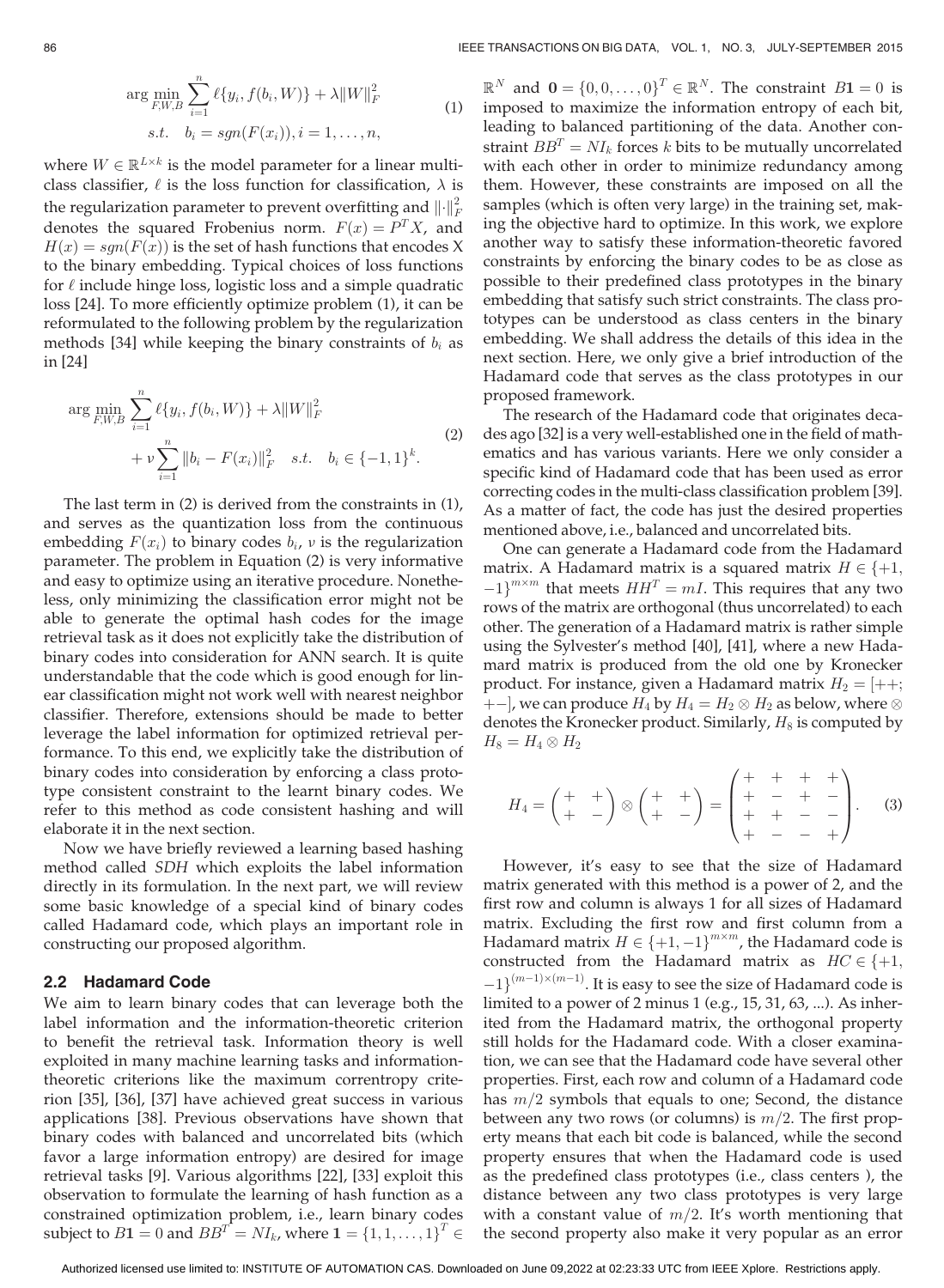correcting code [39], because it is robust to small errors that may occur in some bits.

## 3 CODE CONSISTENT HASHING

As mentioned in Section 2.1, we aim to leverage both the label information and the information-theoretic criterion to learn binary codes in Hamming space. The learnt codes should be optimal for retrieval tasks using nearest neighbor search with the Hamming distance. To achieve this, one intuitive idea is to yield LDA like codes in the binary embedding, i.e., codes from the same class lie close to each other, whereas codes from different classes separate from each other with a large margin. To this end, we propose to enforce the codes lie close to their respective class centers (termed as class prototypes in this work). Those class prototypes are not learnt (so that we do not have to deal with the NP-hard optimization problem with no guaranteed best solution) but are rather predefined with the Hadamard code whose codes are both balanced and uncorrelated.

#### 3.1 Code Consistent Constraint

We formulate the aforementioned idea into the following constrained optimization problem with a code consistent term:

$$
\arg\min_{B,P,M} \left\| CY - M^T B \right\|_F^2
$$
  
s.t. 
$$
M^T M = MM^T = I_k, B = sgn(P^T(X)),
$$
 (4)

where  $B \in \{-1, 1\}^{k \times N}$  is the binary codes with each column representing one sample.  $P^T \in \mathbb{R}^{k \times h}$  is the projection matrix that transform features  $X \in \mathbb{R}^{d \times N}$  in the original space to the binary embedding with a sgn function.  $C \in \{-1, 1\}^{k \times L}$  is composed of the predefined class prototypes corresponding to each class, and here  $Y \in \{0, 1\}^{L \times N}$  is a matrix representing the label ground-truth, with each column  $y_i$  denoting the correct label for that sample.  $y_i$  is a one-hot vector and the position of 1 in each column  $y_i = [0 \cdots 1 \cdots 0]^T$  indicates that the correct class label, e.g., the one-hot vector  $y_i = [1, 0, 0, 0, 0, 0]^T$ <br>denotes the *i*th sample belongs to the first class in a classificadenotes the <sup>i</sup>th sample belongs to the first class in a classification problem with six classes involved in total. Thus, CY is a  $k \times N$  matrix, with each column representing the class prototypes of the corresponding samples in B. The code consistent term  $\|CY - M^TB\|^2_F$  measures the empirical error of the generated codes  $P$ , i.e., the total deviations of  $M^TP$  from their erated codes  $B$ , i.e., the total deviations of  $M<sup>T</sup>B$  from their respective class centers CY. To add another degree of freedom, we introduce a transformation matrix  $M \in \mathbb{R}^{k \times k}$  in this term and here we enforce the transformation matrix  $M$  to be an orthogonal matrix, i.e., a rotation matrix, so that the distances between each class can be preserved during the transformation. For a better understanding of this term, we can rewrite the term  $\begin{array}{cc} \|CY-M^TB\|^2_F & \text{as } \|M^TCY-B\|^2_F, \end{array}$  since  $||U||_F^2 = Tr(U^TU) = Tr(U^T I U) = Tr(U^T M M^T U) = ||M^T U||_F^2.$ <br>Therefore this term true to close the gan between the Therefore, this term trys to close the gap between the learnt binary codes  $B$  and a rotational form of their class prototypes. What is more, as specified in Section 3.2, the introduction of this rotation matrix  $M$  will drastically reduce the computational cost to minimize the overall objective function.

## Algorithm 1. Code Consistent Hashing (CCH)

- **Input:** Data matrix  $X \in R^{d \times N}$ , the corresponding label matrix  $Y \in \{0,1\}^{L \times N}$ , class prototypes  $C \in \{-1,1\}^{m \times L}$ , the kernel width  $\sigma$ , the regularization parameter  $\alpha$  and number of iterations IterNum.
- **Output:** Hash functions in matrix form  $P^T \in R^{k \times h}$  the learnt binary codes  $B \in \{-1, 1\}^{k \times N}$ .
- 1: *Initialization:* Normalize all data points:  $x_i \leftarrow x_i / ||x_i||$ , calculate the kernel features with  $\phi(x) = \exp(\|x - x_1\|^2/\sigma)$ ,<br> $\exp(\|x - x_1\|^2/\sigma)$ , initialize B vith rendered concrete ...,  $\exp(\|x - x_h\|^2 / \sigma)$ , initialize B with randomly gener-<br>ated binary sodes matrix  $B \in \{-1, 1\}^{k \times N}$  and set iteration ated binary codes matrix  $B \in \{-1, 1\}^{k \times N}$  and set *iteration* to 0;
- 2: while iteration < IterNum do
- 3: P-Step:
- 4:  $P = (\phi(X)\phi(X)^T)$ <br>5: **M-Sten:**  $\int^{-1} \phi(X) B^{T}$ ,
- 5: M-Step:
- 6:  $USV^T = SVD(CYB^T)$ ,  $M = VU^T$ ,<br>7: **B-Step:**
- B-Step:
- 8:  $B = sgn(Q)$ , where  $Q = MCY + \alpha P^T \phi(X)$ ,<br>9: iteration = iteration + 1
- $iteration = iteration + 1$
- 10: end while
- 11:  $B = sgn(P^T\phi(X))$

With regards to the separability of inter-class samples, we specifically make the class prototypes to be the Hadamard code to enforce a large margin between different classes. Next, we will describe the process for generating the class prototype matrix C. As introduced in Section 2.2, using the Hadamard code as the class prototypes naturally separate all classes with a uniform distance of  $m/2$ , which is very promising for separating different classes with a large margin. Besides, as we mentioned earlier in Section 2.2, the property of having balanced and uncorrelated bits is another reason that makes the Hadamard code an ideal choice for class prototypes. However, in practical applications, the number of classes L seldom meets the number of the code length m of HC ( $m = 2<sup>k</sup> - 1, k = 2, 3...$ ). Most of the time, we need to choose  $L$  codewords (columns) from  $HC \in \{+1, -1\}^{m \times m}$  to form a class prototype matrix  $C \in$  $\{+1, -1\}^{k \times L}$ . However, the resultant matrix C violates the property of having balanced and uncorrelated bits described before. To compensate for this, we employ a greedy search method as in  $[41]$  to select  $k$  codewords from  $HC$  to form  $C$  so as to best approximate the balanced bits property. Due to a small search space determined by the number of classes and the code length, this strategy works quite well to achieve class prototype matrix with balanced bits. And in practice, we find that the chosen codes also favor the small correlation property. In general, we can learn hash functions  $P$  with any suitable embedding learning algorithm, linear or nonlinear. Here, for better generalization performance, we learn our hash functions in a kernel embedding. Specifically, we use the simple yet powerful nonlinear form  $\phi(x)$  generated with an RBF kernel mapping process:  $\phi(x) = [\exp(||x - x_1||^2/\sigma),$ ...,  $\exp(\|x - x_h\|^2 / \sigma)$ , where  $\{x_i\}_{i=1}^h$  are h chosen anchor<br>points from the training samples and  $\sigma$  is the kernel width points from the training samples and  $\sigma$  is the kernel width. Thus, the learned hash functions  $P$  will project the mapped data  $\phi(X)$  onto the binary embedding with  $sgn(P^T\phi(X))$ . Similar formulations are widely used as the kernel hash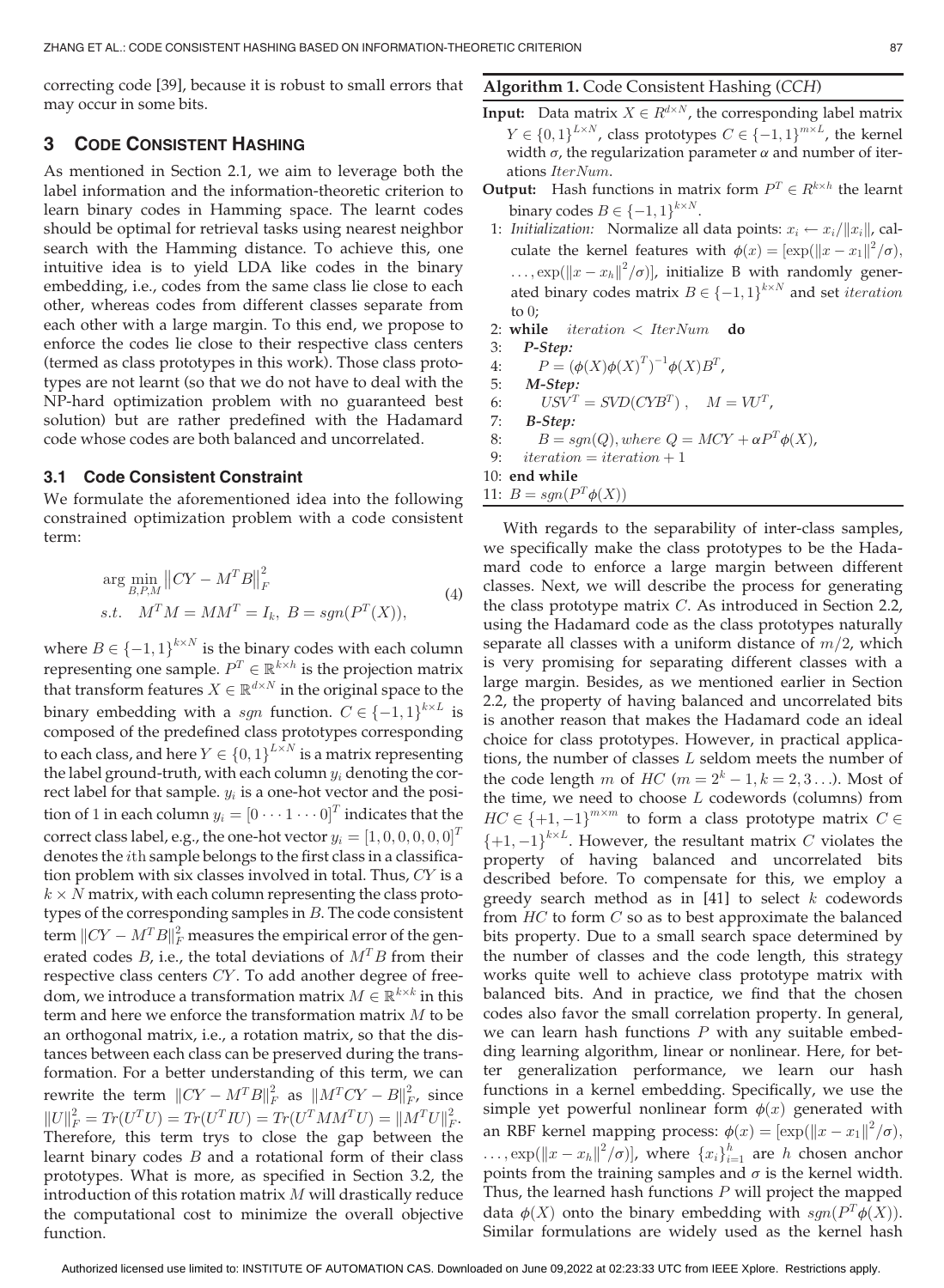function in, e.g., KSH [17]. Typically, the anchor points can be chosen as the clustering centers with k-means or randomly sampled data points. In this work, we adopt randomly chosen samples as anchor points for simplicity.

#### 3.2 Optimization

The constraint optimization problem with both continuous and discrete variables in Equation (4) is NP-hard and very difficult to optimize. Similar to [24], using the regularization methods proposed in [34], we keep the binary constraints of  $b_i$  in the optimization and rewrite (4) as the following problem:

$$
\arg\min_{P,M,B} \|CY - M^T B\|_F^2 + \alpha \|B - P^T \phi(X)\|_F^2
$$
  
s.t.  $B \in \{-1, 1\}^{k \times N}$ ,  $M^T M = MM^T = I_k$ . (5)

The joint learning problem in Equation (5) is still nonconvex and difficult to solve. Directly optimizing all the variables at the same time is not tractable. Therefore, we employ an iterative optimization procedure, where we minimize the problem with respect to one variable while fixing others at each step and iterate over all the steps. The detailed optimization process is addressed as follows.

We first compute the features in the kernel space, and initialize B with random binary codes. Our algorithm iterates over the following three steps to minimize the objective function in Equation (5).

**P-Step**. We first fix all the variables except  $P$ , the degenerated problem is a unconstrained regression problem, which can be easily computed as:

$$
P = (\phi(X)\phi(X)^{T})^{-1}\phi(X)B^{T}.
$$
 (6)

**M-Step**. By fixing all the variables except  $M$ , this problem degenerates to a regularized least squares problem with a closed-form solution, same as the problem in  $ITQ$  [9]:

$$
USV^T = SVD(CYB^T), \quad M = VU^T.
$$
 (7)

**B-Step**. In this step, we try to optimize  $B$  with all other variables fixed. The optimization problem in this step takes the following form:

$$
\arg\min_{B} \|CY - M^T B\|_F^2 + \alpha \|B - P^T \phi(X)\|_F^2
$$
  
s.t.  $B \in \{-1, 1\}^{k \times N}$ . (8)

By expanding the Frobenius norm in (8) and removing the constants, problem (8) is equivalent to:

$$
\arg\min_{B} \|M^T B\|_F^2 - 2Tr(B^T Q)
$$
  
s.t.  $B \in \{-1, 1\}^{k \times N}$ . (9)

Where  $Q = MCY + \alpha P^T \phi(X)$  and  $Tr(\cdot)$  represents the trace of a matrix. By expanding problem (9) we can derive an equivalent problem as follows:

$$
\arg\min_{B} -Tr(B^T Q)
$$
  
s.t.  $B \in \{-1, 1\}^{k \times N}$ . (10)

Due to the orthogonal property of the learned M  $(MM<sup>T</sup> = I<sub>k</sub>)$  from the last step,

$$
\left\|M^T B\right\|_F^2 = \text{Tr}(B^T M M^T B) = \text{Tr}(B^T B) = \text{const}
$$
 (11)

and it's easy to see that the optimal solution to problem(10) would be

$$
B = sgn(Q). \tag{12}
$$

Unlike the SDH which iteratively learns B bit by bit with the discrete cyclic coordinate descent method and needs to iterate over all the bits for two to five times till the procedure converges. Our proposed method updates  $B$  as a whole with a simple thresholding operation and it only needs to be carried out once at each B-Step. Compared with SDH, the computation cost is greatly reduced in this step.

It is noted that the most time-consuming calculation in the whole procedure is the matrix inversion in the  $M, P$ step. However, it is obvious that the dimensionality of the matrix, whose inverse needs to be calculated, is not decided by the number of training samples. Thus, the number of training samples will not pose any difficulty to the optimization of our proposed method. Therefore, we argue that our proposed method is very efficient and can be scaled to large training set with even millions of training samples.

#### 4 EXPERIMENTS AND RESULTS

The proposed approach is evaluated on several benchmark datasets. We present quantitative evaluations in terms of several retrieval metrics and compare our approach Code Consistent Hashing with many popular unsupervised methods: Iterative Quantization (PCA-ITQ) [9], Hashing with Graphs (AGH) [10], Inductive Hashing on Manifolds (IMH) [11] with t-SNE [42] and state-of-the-art supervised methods: FastHash [43], Supervised Discrete Hashing [24], CCA-ITQ [9], Binary Reconstructive Embedding (BRE) [19], Semi-supervised Hashing [14], Supervised Hashing with Kernels (KSH) [17]. For all the compared methods, we used the parameter settings reported in their works for fair comparison. And for the proposed approach, we empirically set  $\alpha$  to 1e-4 and the number of anchor points to 1,000 for evaluation efficiency. In practice, our framework converges in about  $3{\sim}5$  iterations.

In the following sections, we first detail our evaluation protocols concerning both retrieval and classification tasks. And in the subsequent section, brief descriptions of the benchmark datasets are presented, followed by extensive comparative experimental results and detailed analysis on each dataset.

#### 4.1 Evaluation Protocols

Our proposed approach is evaluated to validate its effectiveness and efficiency on both retrieval and classification tasks. For retrieval tasks, two commonly [14] used criteria for evaluating hashing methods are adopted:

1. Hamming ranking: All the points in the database are ranked according to their Hamming distance from the query and the desired neighbors are returned from the top of the ranked list. Although the complexity of Hamming ranking is linear, it is still very fast in practice due to the simplicity in calculating the Hamming distance.

2. Hash lookup: A lookup table is constructed using the database codes, and all the points in the buckets within a

Authorized licensed use limited to: INSTITUTE OF AUTOMATION CAS. Downloaded on June 09,2022 at 02:23:33 UTC from IEEE Xplore. Restrictions apply.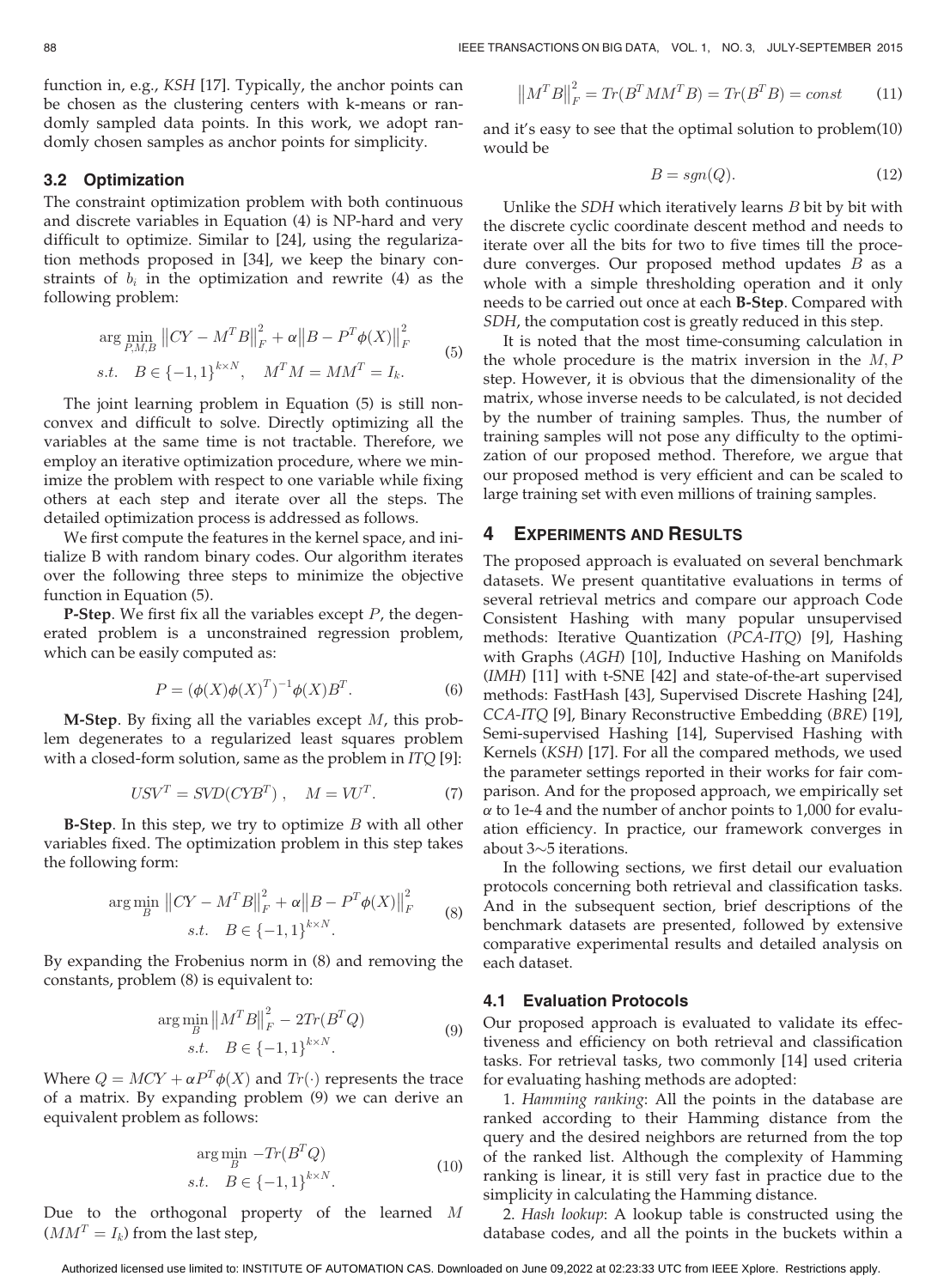small Hamming radius  $r$  of the query are returned. The complexity of the hash lookups is constant time.

As pointed out by [14], evaluations based on Hamming ranking and hash lookup focus on different characteristics of hashing techniques. In general, hash lookup emphasizes more on the practical search speed and works well with small number of hash bits. However, when the number of bits is large, the Hamming space becomes increasingly sparse; and very few samples fall within the Hamming radius  $r$  ( $r = 2$  in our experiments), resulting in many failed queries. This phenomenon can be clearly seen in our experimental results. In this situation, Hamming ranking provides better quality measurement of the Hamming embedding. Therefore, for comprehensive evaluations, we adopt both criteria in our experiments. All the experiments were conducted with relatively compact codes (from 8 to 36 bits). Since we focus on searching semantically similar points, the search results are evaluated based on whether the returned images and the query sample share the same semantic labels for all the compared methods, supervised or unsupervised. Specifically, we use three metrics, i.e., precision with regards to top  $K$ returned points  $(K = 500)$ , mean average precision and precision @ radius r with  $r = 2$  to measure the quantitative performance of different methods. The setting of K and  $r$  are based on standard protocols widely used in previous literature. Moreover, the first two metrics are Hamming ranking based evaluations, whereas the last one is based on the hash lookup criterion. In addition to these quantitative measurements, we also plot the precisionrecall curve for an overall evaluation of the system performance.

To evaluate the proposed approach on the classification tasks, the classification accuracy is adopted as the evaluation metric. Specifically, we apply linear SVM (the LIBLIN-EAR toolbox [44] is used) for classification using the obtained codes with different hashing algorithms. The classification results using binary codes are also compared with the results using the original features for better understanding of the supervised hashing methods.

#### 4.2 Data Sets and Results

In our experiments, three image datasets are used, i.e.,  $CIFAR-10<sup>1</sup>$  MNIST<sup>2</sup> and NUS-WIDE<sub>i</sub><sup>3</sup> with the number of samples ranging from thousands to hundreds of thousands. Since our approach aims at improving searching performance for semantic neighbors, all the datasets we use are fully annotated. The neighbor ground-truth for searching evaluation is defined by the correct label information from the datasets. In addition, the feature vector used in our approach is normalized to have unit norm before computing the kernelized features as described in Section 3.1. And with regards to all the other compared methods, the recommended normalization is also accordingly implemented. In the following part, we provide detailed descriptions of the datasets and extensive evaluations on those datasets.



Fig. 1. Sample images of the CIFAR-10 dataset. Each row corresponds to images belonging to a certain class. From top to bottom, the image classes are airplane, automobile, bird, cat, deer, dog, frog, horse, ship and truck..

## 4.2.1 Results on CIFAR-10 Data Set

The CIFAR-10 dataset is a labeled subset of the 80-million tiny images collection [5]. It consists of a total of 60K  $32 \times 32$ color images which are manually categorized into 10 classes, each of which has 6,000 samples. We represent each image with a 512 dimension GIST [45] vector feature in our experiment. Each sample in this dataset is associated with a mutually exclusive class label. A few example images from CIFAR10 dataset are shown in Fig. 1. The entire dataset is partitioned into two parts: a training set with 59,000 samples (5,900 samples each class) and a test set with 1,000 samples (100 samples each class). The training set is used for learning hash functions and constructing the hash lookup tables. For SSH, BRE, we additionally sample 5,000 random points from the training set for similarity matrix construction based on the image labels. Since methods like BRE, MLH can not scale well when the number of training samples is very large, we mainly conduct our experiments with 5,000 training samples (500 samples each class and 3,000 labeled samples for constructing similarity matrix in BRE and SSH) for fair comparisons and evaluation efficiency. Experiments with 59K training samples are also evaluated and reported in Table 1 for a comprehensive comparison.

Firstly, we conduct experiments using 32-bit codes with varied training samples and anchor points and report the result in Table 1. It is clear that CCH outperforms all the compared methods on both precision @ radius 2 and mAP whether the number of training samples is 59K or 5K. Same as CCH, SDH and KSH all learn hash functions in the kernel embedding, but they all achieves inferior results with more training time than CCH. Thanks to the introduction of the orthogonal matrix  $M$  in the objective function, CCH runs approximately five times faster than SDH. It is worth noting that the retrieval performance consistently boost with more anchor points, however, the computational cost also increase accordingly. Therefore, for evaluation efficiency, we report results with 5,000 training samples and 1,000 anchor points in the following part. Fig. 2 shows some performance curves illustrating three quantitative results with regards to different number of bits. We only compare our CCH with supervised or semi-supervised methods (i.e.,

<sup>1.</sup> http://www.cs.toronto.edu/ kriz/cifar.html

<sup>2.</sup> http://yann.lecun.com/exdb/mnist/

<sup>3.</sup> http://lms.comp.nus.edu.sg/research/NUS-WIDE.htm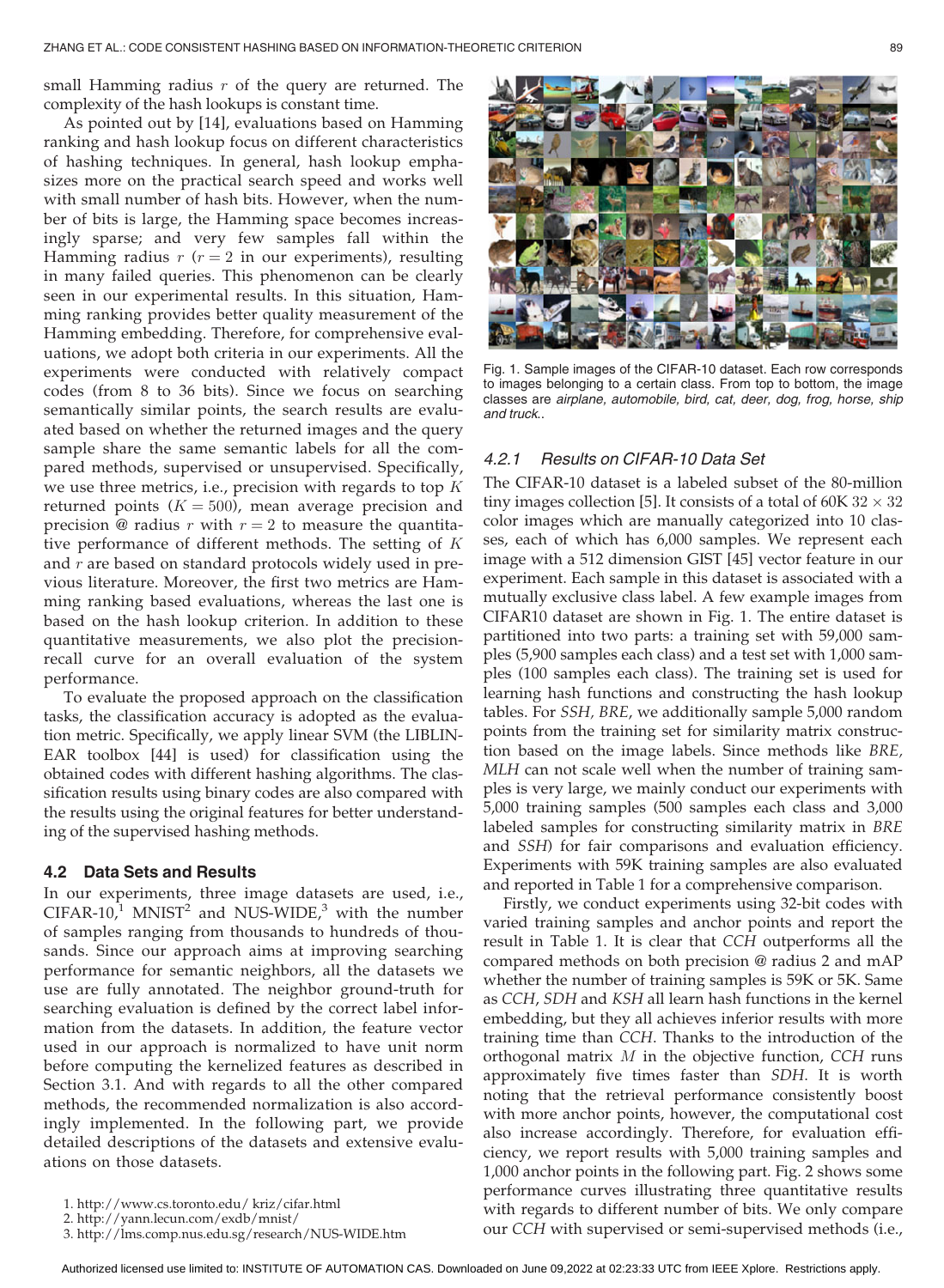TABLE 1 Results in Precision @ Radius 2, mAP and Training Time on CIFAR-10

| Method     | # training | # anchor | Precision | mAP    | Training time |  |
|------------|------------|----------|-----------|--------|---------------|--|
|            | 5.000      | 300      | 0.4401    | 0.3732 | 0.19          |  |
| <b>CCH</b> | 5.000      | 1.000    | 0.4804    | 0.4925 | 1.08          |  |
|            | 5.000      | 3,000    | 0.4937    | 0.6091 | 7.20          |  |
|            | 59,000     | 1,000    | 0.5103    | 0.4464 | 9.39          |  |
| <b>BRE</b> | 5,000      |          | 0.1907    | 0.2370 | 1452.9        |  |
| <b>KSH</b> | 5.000      | 1,000    | 0.3135    | 0.4280 | 2140.6        |  |
| CCA-ITO    | 59.000     |          | 0.4287    | 0.3291 | 6.19          |  |
| FastHash   | 59,000     |          | 0.2621    | 0.3409 | 1485.7        |  |
| <b>SDH</b> | 59,000     | 1,000    | 0.5078    | 0.4283 | 45.07         |  |
| <b>SSH</b> | 59,000     |          | 0.1924    | 0.1785 | 45.20         |  |
| AGH        | 59,000     | 1,000    | 0.2757    | 0.1525 | 6.78          |  |
| <b>IMH</b> | 59,000     | 1,000    | 0.2155    | 0.1679 | 44.56         |  |
| PCA-ITO    | 59,000     |          | 0.2425    | 0.1545 | 3.65          |  |

Results with 32 bits are reported. For our method, the number of anchors varies from 300 to 3,000. The training time is in seconds. The experiments are conducted on a windows server with an Intel Xeon X5660 @ 2.80 GHz and 128 G RAM.

BRE, CCA-ITQ, FSH, KSH, SDH, SSH) in this experiment. Three kernel based methods (CCH, KSH, SDH) achieve comparable results on all three metrics. But our proposed CCH outperforms all the competing methods on all the metrics, even with a large margin when the code length is short (e.g., 8, 12 and 16 bits). Since CCH and SDH adopt the same kind of optimization framework, it is safe to say that the superior performance is due to the incorporation of the code consistent term in our proposed framework. The reason that CCH performs very well with shorter bits is possibly that the generated class prototypes using a greedy search method have better information-theoretic favored property when the code length is short. However, when the code length is big, and the number of classes is small, we need to select a very skinny matrix from the Hadamard matrix as the class prototypes, thus the balanced and uncorrelated property is more easily violated, leading to suboptimal results.

The evaluation of precision @ radius 2 shown in Fig. 2c is a measure of the hash lookup performance, most compared methods (e.g., KSH, CCA-ITQ and FSH) suffer from significant drops with the increasing of used bits. This is because, as stated in Section 4.1, the number of points falling in a bucket decrease exponentially when longer codes are used, leading to many failed queries by not returning any



Fig. 3. Precision-recall curves with regards to different number of bits on CIFAR-10. (a) 8 bits. (b) 16 bits. (c) 24 bits. (d) 32 bits.

neighbor even in a Hamming ball of radius 2. Thus, although hash lookup tables have faster searching speed than Hamming ranking, they can't provide sound results when longer bits are used. To evaluate the overall performance of different kinds of hashing methods, we also plot the precision-recall curves for different methods with 8, 16, 24 and 32 bits on Fig. 3. For precision-recall curves on 8 and 16 bits, it is quite obvious that CCH outperforms its competing methods with a large margin, whereas when using longer bits like 24 and 32, three kernel based methods achieve comparable results. But compared with methods that learn hash functions in the original feature space (e.g., CCA-ITQ, SSH and FSH), those three methods achieve far better performance, validating the effectiveness of learning hash function in the kernel embedding.

To further evaluate the learnt binary codes, we conduct classification experiments. Several state-of-the-art supervised hashing methods are adopted to generate the binary codes. We report classification accuracy with code length 8, 16, 32 and 64 in Table 2. The proposed CCH performs best among all the compared methods with all code length except 32, even better than SDH which explicitly incorporates a classification error term in their objective function. And it is interesting to find out that both CCH and SDH



Fig. 2. Quantitative evaluation results on CIFAR-10. (a) Precision @ top 500 returned samples using Hamming ranking with regards to different number of bits. (b) Mean average precision with regards to different number of bits. (c) Precision @ radius 2 with hash lookup with regards to different number of bits.

Authorized licensed use limited to: INSTITUTE OF AUTOMATION CAS. Downloaded on June 09,2022 at 02:23:33 UTC from IEEE Xplore. Restrictions apply.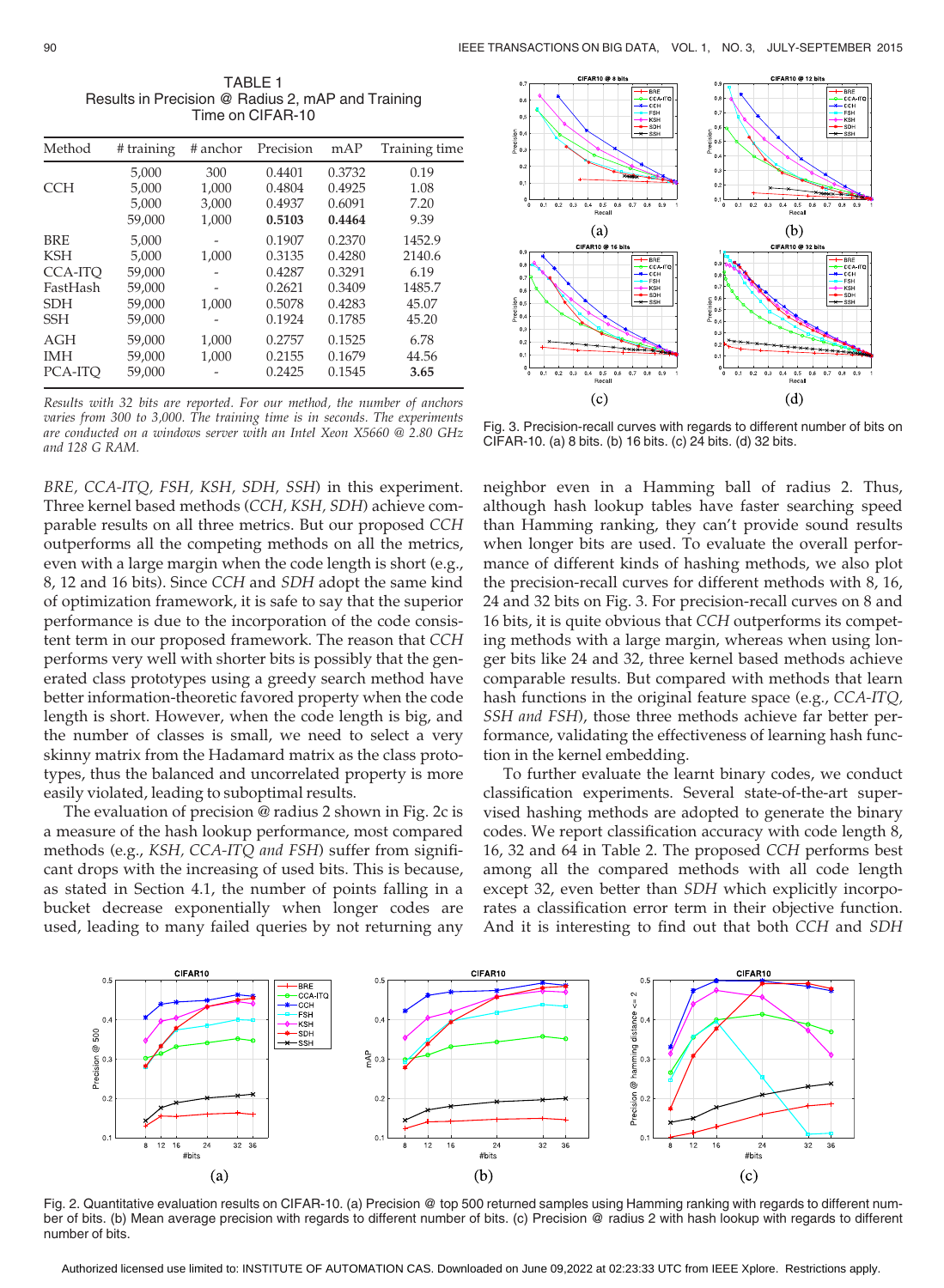|              | #bits | <b>BRE</b> | CCA-ITO | <b>CCH</b> | FastHash | <b>KSH</b> | <b>SDH</b> | <b>SSH</b> | Original Feature |
|--------------|-------|------------|---------|------------|----------|------------|------------|------------|------------------|
| <b>CIFAR</b> | 8     | 22.4       | 43.7    | 55.6       | 42.4     | 46.4       | 42.8       | 18.7       | 54.3             |
|              | 16    | 30.3       | 48.8    | 58.6       | 47.4     | 53.2       | 57.1       | 19.3       | 54.3             |
|              | 32    | 33.4       | 52.4    | 59.0       | 51.3     | 56.1       | 59.3       | 35.5       | 54.3             |
|              | 64    | 36.7       | 51.8    | 58.9       | 51.9     | 58.5       | 58.7       | 39.1       | 54.3             |
| <b>MNIST</b> | 8     | 9.6        | 79.1    | 92.0       | 84.8     | 85.5       | 90.0       | 39.8       | 88.5             |
|              | 16    | 68.2       | 84.3    | 93.1       | 90.7     | 89.6       | 92.4       | 47.5       | 88.5             |
|              | 32    | 73.6       | 86.4    | 93.3       | 89.5     | 92.3       | 93.6       | 57.8       | 88.5             |
|              | 64    | 79.0       | 85.7    | 93.0       | 89.3     | 92.3       | 92.5       | 72.9       | 88.5             |

TABLE 2 Classification Results with Learnt Binary Codes on CIFAR and MNIST

encounter a performance saturation at bit length 32, increasing the code length from this point will not yield better performance. The reason for this phenomenon might be that the redundancy and noise introduced by longer bits is not helpful to increase the discriminability of the learnt codes but will instead deteriorate the classification performance. Despite this interesting phenomenon, the classification results still further validate the effectiveness of the proposed code consistent term. And it is noted that the binary codes obtained by CCH and SDH are more discriminative than the original GIST features, even with a short bit length. This is expected because the learning process of hash codes can be seen as a nonlinear dimensionality reduction process from the original space. Redundancy is removed and discriminative information is incorporated in this process to get a more discriminative representation.

## 4.2.2 Results on MNIST Data Set

The MNIST dataset consists of 10 handwritten digits ranging from '0' to '9', each with  $7K$   $28 \times 28$  grayscale images. Each image is represented with its pixel values in a 784 dimension vector. Same as CIFAR-10, each sample in this dataset is also associated with a mutually exclusive class label. A query set consists of 1,000 samples is sampled uniformly from the whole dataset and 5,000 (500 each class) images are used as training set. For BRE, SSH, we additionally sample 3,000 random points from the training set for similarity matrix construction based on the image labels. Because this is a relatively simple dataset, 5,000 training samples are enough for most of the compared methods to produce satisfactory results. Thus, we mainly conduct our experiments with 5,000 training samples (500 samples each class and 1,000 labeled samples for constructing similarity matrix in BRE and SSH) for fair comparisons and evaluation efficiency. We also conduct experiments with 69K training samples, the training time and quantitative results show the same trend as we analyzed in the CIFAR-10 dataset, so we do not report them here.

Fig. 4 shows the quantitative evaluation results on this dataset. Because this is a relatively easy dataset, CCH, KSH and SDH give very similar performance on all those metrics. Although somewhat negligible, CCH still outperforms all its competitors. The same phenomenon on the precision @ Hamming radius 2 is also observed on Fig. 4c. Fig. 5 gives the precision-recall curves with regards to 12, 16 and 24 bits respectively. It is clear that our CCH outperforms all the competing methods especially when the code length is short. Classification results in shown in Table 2, it's not surprising to see that the binary codes generated by CCH boost the classification accuracy by a large margin compared to the original features and perform best among all the compared hashing methods.

## 4.2.3 Results on NUS-WIDE Data Set

The NUS-WIDE dataset [46] is a set of Flickr consumer images collected by NUS lab. This dataset contains around 270,000 images associated with 81 ground truth concept tags, with each image assigned to multiple semantic labels. Although searching with multi-label images is gaining traction in recent studies [47], it is a relatively more advanced topic that needs special treatment to acquire a reasonable performance. And all the compared methods, including our own, mainly focus on the traditional visual search problem that aims at searching images with mutually exclusive labels.



Fig. 4. Quantitative evaluation results on MNIST. (a) Precision @ top 500 returned samples using Hamming ranking with regards to different number of bits. (b) Mean average precision with regards to different number of bits. (c) Precision @ radius 2 with hash lookup with regards to different number of bits.

Authorized licensed use limited to: INSTITUTE OF AUTOMATION CAS. Downloaded on June 09,2022 at 02:23:33 UTC from IEEE Xplore. Restrictions apply.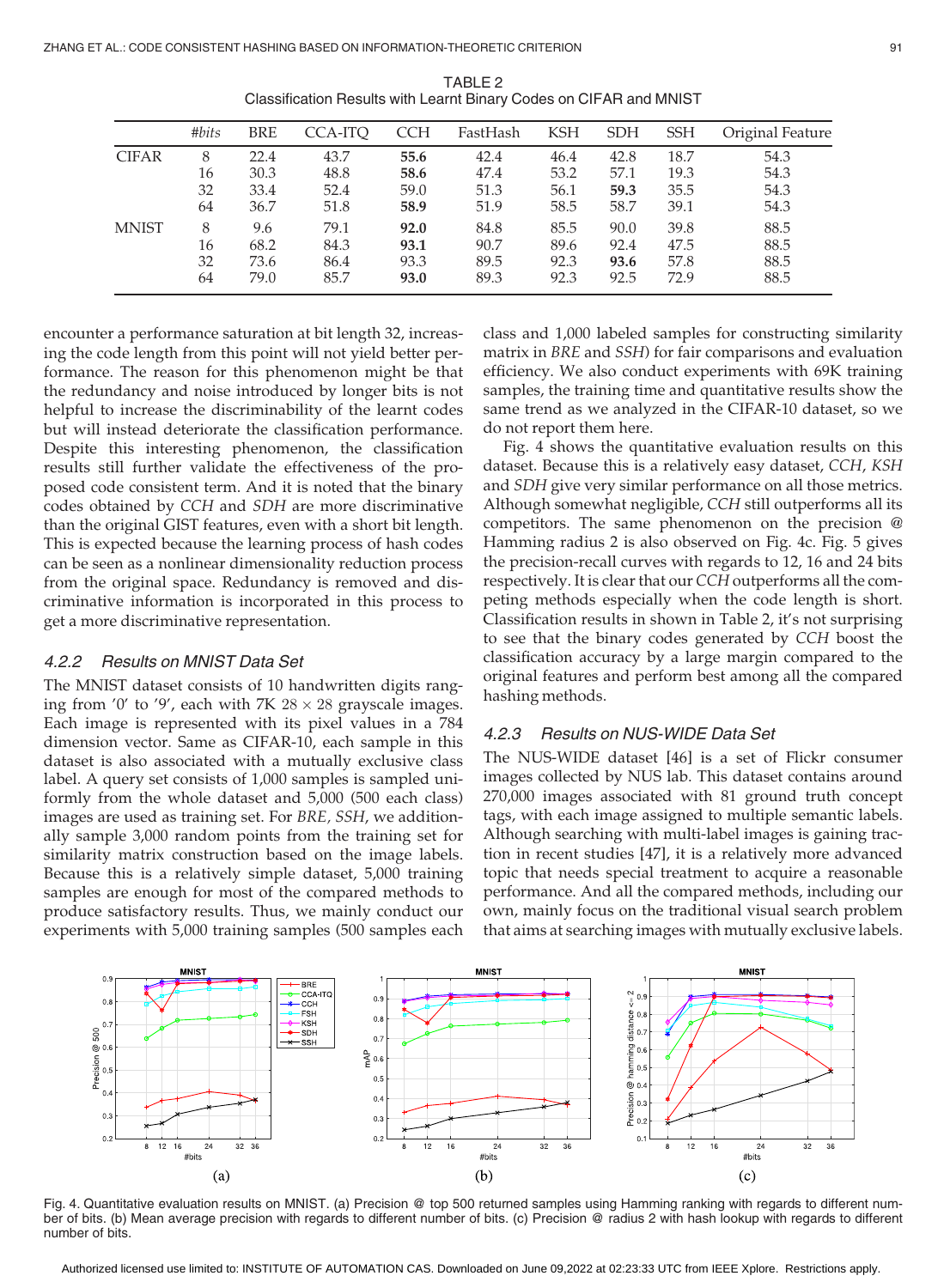

Fig. 5. Precision-recall curves with regards to different number of bits on MNIST. (a) 12 bits. (b) 16 bits. (c) 24 bits.



Fig. 6. Quantitative evaluation results on NUS-WIDE. (a) Precision @ top 500 returned samples using Hamming ranking with regards to different number of bits. (b) Mean average precision with regards to different number of bits. (c) Precision @ radius 2 with hash lookup with regards to different number of bits.

Therefore, we select a subset that belongs to the 21 largest classes with each image exclusively belonging to one of the 21 classes, which results in a subset with 72,219 images. It is noted that the class labels do not have a uniform distribution, i.e., different classes have different number of images. The images in the dataset are represented with a Bag-of-Visual-Word model with local SIFT [48] features. Particularly, a visual vocabulary with 500-length code book and a soft assignment strategy are used for deriving the image features, as described in [45]. For each class,  $1/10$  of the images are sampled as the query set and the remaining images are used as the training and gallery set. As the NUS-WIDE dataset is relatively larger, longer bits might be needed for better performance, therefore, the performance is evaluated with different code lengths varying from 8- to 64-bit.

Since this dataset is relatively large, some methods like BRE and FSH, whose training process take several hours, do not scale well to this kind of magnitude of data. And previous experimental results have shown that the performance of *SDH* is a representative one among all the compared methods. Therefore, for evaluation efficiency, we only compare CCH with SDH and the very efficient CCA-ITQ. Performances of some efficient unsupervised methods (PCA-ITQ, IMH) are also reported to yield a comprehensive comparison. Like we did on CIFAR-10 and MNIST, three quantitative metrics and the precision-recall curves are presented to evaluate the performance. Fig. 6 gives the quantitative evaluation results with regards to different number of bits. Our proposed CCH achieves the best performance in most cases. And it is surprising to see from Fig. 6c that both SDH and CCH continue to perform better as the number of bits increases, while all the other compared methods reveal significant drops with longer bits. This is possibly because the classification error term in SDH and the code consistent term in CCH can both penalize large intra-class variations, thus the learnt binary codes are more consolidated to their class centers than other methods. From both Figs. 6 and 7, it is clear that supervised methods have great advantages over unsupervised ones when it comes to searching semantically similar neighbors.



Fig. 7. Precision-recall curves with regards to different number of bits on NUS-WIDE. (a) 8 bits. (b) 16 bits. (c) 32 bits.(d) 64 bits.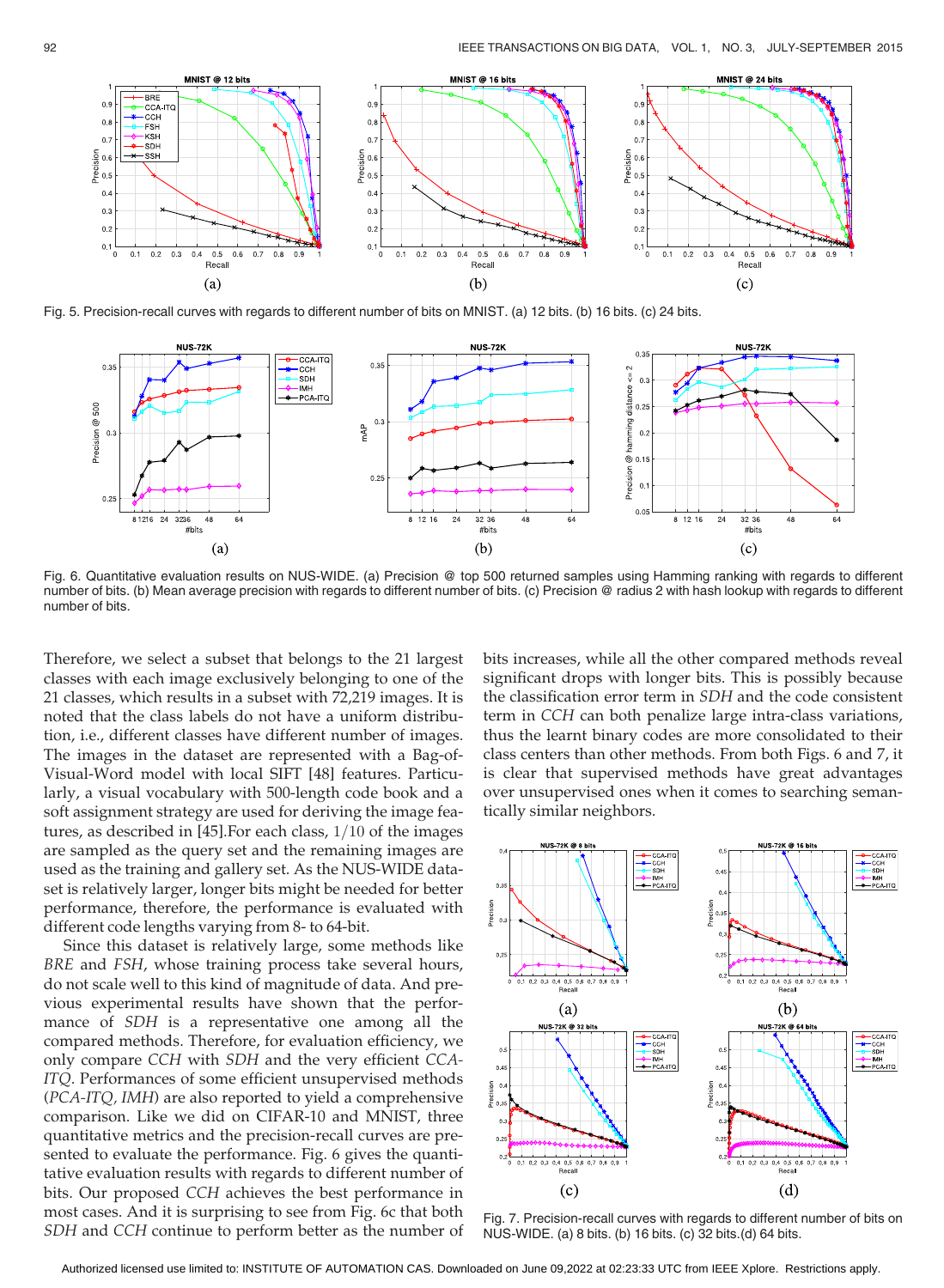## 5 CONCLUSION

This paper introduces a new code consistent constraint to leverage label information and Hadamard code in information theory, which results in a simple yet efficient hashing method, named code consistent hashing. Specifically, we choose the Hadamard code as the class prototypes to implicitly leverage the information theory criteria so as to generate codes with balanced and uncorrelated bits. An efficient optimization process for discrete codes has been developed to solve the resultant objective function. Experimental results show that CCH outperforms state-of-the-art hashing methods on various types of visual benchmarks, demonstrating its remarkable effectiveness, scalability, and efficiency for largescale retrieval and image classification tasks.

## ACKNOWLEDGMENTS

The authors would like to thank the associate editor and the reviewers for their valuable comments and advice. This work is supported by the National Basic Research Program of China (Grant No. 2012CB316300) and the Strategic Priority Research Program of the Chinese Academy of Sciences (Grant No. XDB02000000). S. Zhang and J. Liang contributed equally to this work and should be considered co-first authors.

#### **REFERENCES**

- [1] P. Indyk and R. Motwani, "Approximate nearest neighbors: Towards removing the curse of dimensionality," in Proc. Annu. ACM Symp. Theory Comput., 1998, pp. 604–613.
- J. L. Bentley, "K-d trees for semidynamic point sets," in Proc. Annu. Symp. Comput. Geometry, 1990, pp. 187–197.
- [3] B. Kulis, P. Jain, and K. Grauman, "Fast similarity search for learned metrics," IEEE Trans. Pattern Anal. Mach. Intell., vol. 31, no. 12, pp. 2143–2157, Dec. 2009.
- [4] B. Wu, Q. Yang, W.-S. Zheng, Y. Wang, and J. Wang, "Quantized correlation hashing for fast cross-modal search," in Proc. Int. Joint Conf. Artif. Intell., 2015, pp. 3946–3952.
- [5] A. Torralba, R. Fergus, and W. T. Freeman, "80 million tiny images: A large data set for nonparametric object and scene recognition," IEEE Trans. Pattern Anal. Mach. Intell., vol. 30, no. 11, pp. 1958–1970, Nov. 2008.
- [6] C. Strecha, A. M. Bronstein, M. M. Bronstein, and P. Fua, "Ldahash: Improved matching with smaller descriptors," IEEE Trans. Pattern Anal. Mach. Intell., vol. 34, no. 1, pp. 66–78, Jan. 2012.
- [7] A. Gionis, P. Indyk, R. Motwani, et al., "Similarity search in high dimensions via hashing," in Proc. Int. Conf. Very Large Data Bases, 1999, vol. 99, pp. 518–529.
- [8] B. Kulis and K. Grauman, "Kernelized locality-sensitive hashing for scalable image search," in Proc. IEEE Int. Conf. Comput. Vis., 2009, pp. 2130–2137.
- [9] Y. Gong, S. Lazebnik, A. Gordo, and F. Perronnin, "Iterative quantization: A procrustean approach to learning binary codes for large-scale image retrieval," IEEE Trans. Pattern Anal. Mach. Intell., vol. 35, no. 12, pp. 2916–2929, Dec. 2013.
- [10] W. Liu, J. Wang, S. Kumar, and S.-F. Chang, "Hashing with graphs," in Proc. Int. Conf. Mach. Learn., 2011, pp. 1–8.
- [11] F. Shen, C. Shen, Q. Shi, A. Van Den Hengel, and Z. Tang, "Inductive hashing on manifolds," in Proc. IEEE Conf. Comput. Vis. Pattern Recog., 2013, pp. 1562–1569.
- [12] L. Zhang, Y. Zhang, X. Gu, J. Tang, and Q. Tian, "Scalable similarity search with topology preserving hashing," IEEE Trans. Image Process., vol. 23, no. 7, pp. 3025–3039, Jul. 2014.
- [13] A. Krizhevsky and G. E. Hinton, "Using very deep autoencoders for content-based image retrieval," in Proc. Eur. Symp. Artif. Neural Netw., 2011, pp. 489–494.
- [14] J. Wang, S. Kumar, and S.-F. Chang, "Semi-supervised hashing for large-scale search," IEEE Trans. Pattern Anal. Mach. Intell., vol. 34, no. 12, pp. 2393–2406, Dec. 2012.
- [15] Q. Yang, L.-K. Huang, W.-S. Zheng, and Y. Ling, "Smart hashing update for fast response," in Proc. Int. Joint Conf. Artif. Intell., 2013, pp. 1855–1861.
- [16] G. Lin, C. Shen, D. Suter, and A. van den Hengel, "A general twostep approach to learning-based hashing," in Proc. IEEE Int. Conf. Comput. Vis., 2013, pp. 2552–2559.
- [17] W. Liu, J. Wang, R. Ji, Y.-G. Jiang, and S.-F. Chang, "Supervised hashing with kernels," in Proc. IEEE Conf. Comput. Vis. Pattern Recog., 2012, pp. 2074–2081.
- [18] L.-K. Huang, Q. Yang, and W.-S. Zheng, "Online hashing," in Proc. Int. Joint Conf. Artif. Intell., 2013, pp. 1422–1428.
- [19] B. Kulis and T. Darrell, "Learning to hash with binary reconstructive embeddings," in Proc. Adv. Neural Inf. Process. Syst., 2009, pp. 1042–1050.
- [20] R. Salakhutdinov and G. Hinton, "Semantic hashing," Int. J. Approximate Reasoning, vol. 50, no. 7, pp. 969–978, 2009.
- [21] V. Erin Liong, J. Lu, G. Wang, P. Moulin, and J. Zhou, "Deep hashing for compact binary codes learning," in Proc. IEEE Conf. Comput. Vis. Pattern Recog., 2015, pp. 2475–2483.
- [22] Y. Weiss, A. Torralba, and R. Fergus, "Spectral hashing," in Proc. Adv. Neural Inf. Process. Syst., 2009, pp. 1753–1760.
- [23] T. Ge, K. He, and J. Sun, "Graph cuts for supervised binary coding," in Proc. Eur. Conf. Comput. Vis., 2014, pp. 250–264.
- [24] F. Shen, C. Shen, W. Liu, and H. T. Shen, "Supervised discrete hashing," in Proc. IEEE Conf. Comput. Vis. Pattern Recog., 2015, pp. 37–45.
- [25] R. He, Y. Cai, T. Tan, and L. Davis, "Learning predictable binary codes for face indexing," Pattern Recog., vol. 48, pp. 3160–3168, 2015.
- [26] G. Lin, C. Shen, and J. Wu, "Optimizing ranking measures for compact binary code learning," in Proc. Eur. Conf. Comput. Vis., 2014, pp. 613–627.
- [27] H. Lai, Y. Pan, Y. Liu, and S. Yan, "Simultaneous feature learning and hash coding with deep neural networks," in Proc. IEEE Conf. Comput. Vis. Pattern Recog., 2015, pp. 3270–3278.
- [28] R. Xia, Y. Pan, H. Lai, C. Liu, and S. Yan, "Supervised hashing for image retrieval via image representation learning," in Proc. 28th AAAI Conf. Artif. Intell., 2014, pp. 2156–2162.
- [29] G. Zhong, P. Yang, S. Wang, and J. Dong, "A deep hashing learning network," arXiv preprint arXiv:1507.04437, 2015.
- [30] H.-F. Yang, K. Lin, and C.-S. Chen, "Supervised learning of semantics-preserving hashing via deep neural networks for large-scale image search," arXiv preprint arXiv:1507.00101, 2015.
- [31] J. Wang, H. T. Shen, J. Song, and J. Ji, "Hashing for similarity search: A survey," arXiv preprint arXiv:1408.2927, 2014.
- [32] J. Hadamard, "Résolution d'une question relative aux déter-<br>minants " Bull Sci Math vol 17 no 1 pp 240–246 1893 minants," Bull. Sci. Math, vol. 17, no. 1, pp. 240–246, 1893.
- [33] W. Liu, C. Mu, S. Kumar, and S.-F. Chang, "Discrete graph hashing," in Proc. Adv. Neural Inf. Process. Syst., 2014, pp. 3419-3427.
- [34] J. Malick, J. Povh, F. Rendl, and A. Wiegele, "Regularization methods for semidefinite programming," SIAM J. Optimization, vol. 20, no. 1, pp. 336–356, 2009.
- [35] B. Chen and J. C. Principe, "Maximum correntropy estimation is a<br>smoothed MAP estimation " IEEE Signal Process Lett vol. 19 smoothed MAP estimation," IEEE Signal Process. Lett., vol. 19, no. 8, pp. 491–494, Aug. 2012.
- [36] B. Chen, L. Xing, J. Liang, N. Zheng, and J. C. Principe, "Steadystate mean-square error analysis for adaptive filtering under the maximum correntropy criterion," IEEE Signal Process. Lett., vol. 21, no. 7, pp. 880–884, Jul. 2014.
- [37] B. Chen, J. Wang, H. Zhao, N. Zheng, and J. Principe, "Convergence of a fixed-point algorithm under maximum correntropy criterion," IEEE Signal Process. Lett., vol. 22, no. 10, pp. 1723– 1727, Oct. 2015.
- [38] R. He, Y. Zhang, Z. Sun, and Q. Yin, "Robust subspace clustering with complex noise," IEEE Trans. Image Process., vol. 24, no. 11, pp. 4001–4013, Nov. 2015.
- [39] J. Langford and A. Beygelzimer, "Sensitive error correcting output codes," in Proc. 18th Annu. Conf. Learn. Theory, 2005, pp. 158–172.
- [40] A. Hedayat, W. Wallis, et al., "Hadamard matrices and their applications," Ann. Statist., vol. 6, no. 6, pp. 1184–1238, 1978.
- [41] S. Yang, P. Luo, C. C. Loy, K. W. Shum, and X. Tang, "Deep representation learning with target coding," in Proc. AAAI Conf. Artif. Intell., 2015, pp. 3848–3854.
- [42] L. Van der Maaten and G. Hinton, "Visualizing data using t-SNE," J. Mach. Learn. Res., vol. 9, no. 2579-2605, p. 85, 2008.